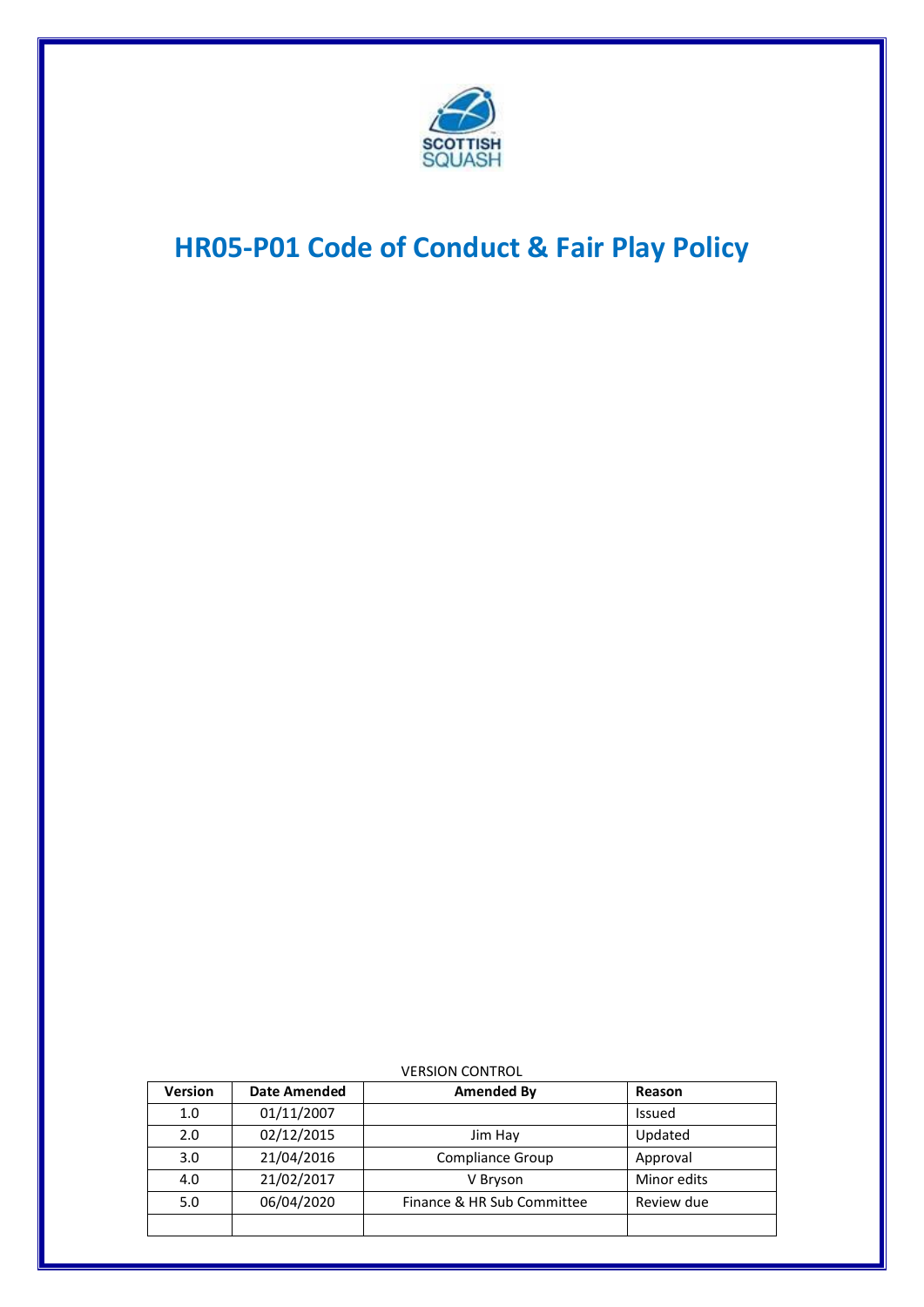Scottish Squash Ltd (SSL) recognises the importance of the activities and actions completed, on behalf of the sports of Squash and Racketball in Scotland, by employees, consultants, Management Board members, officials, volunteers, players, competitors and spectators/supporters.

SSL also appreciates the importance of setting a good example of conduct, especially to young people. Therefore, SSL endorses the following Code of Conduct to be adopted by everyone connected with the sport of squash in Scotland.

## **SSL will:**

- Promote and encourage good conduct and fair play through its member clubs and individuals
- Ensure that its rules are fair, properly enforced and clearly understood by players and competitors, coaches, officials and administrators
- Make every effort to ensure that its rules are applied consistently and with absolute impartiality
- Treat all clubs and members equally and in accordance with SSL's Equality Policy
- Impress upon its National Programme players, coaches, officials and volunteers the need to maintain the highest standards of sportsmanship in running and playing squash.

#### **Players must:**

- Respect the regulations and authority of SSL, the governing body of squash in Scotland, and its member organisations
- Abide by the rules and the spirit of an event/competition
- Support and act in accordance with SSL's Equality Policy
- Never consider cheating and, in particular, not attempt to improve their individual performance by the use of drugs or prohibited substances
- Exercise reasonable self-control at all times
- Learn to accept success and failure, victory and defeat, with good grace and magnanimity, and without excessive emotional display
- Treat their opponents, team-mates and officials with respect, both on and off the squash court.

## **Coaches must:**

- Respect the regulations and authority of SSL, the governing body of squash in Scotland, and its member organisations
- Abide by SSL's Code of Conduct for Coaches
- Support and act in accordance with SSL's Equality Policy
- Insist that performers understand and abide by the principles of good conduct and fair play
- Never advocate the use of drugs, or prohibited substances or methods, by players
- Never employ methods or practices that could involve risks, however slight, to the long-term health or physical development of their players
- Not attempt to manipulate the rules in order to take advantage of their players or opponents.

## **Club officials, Parents and volunteers must:**